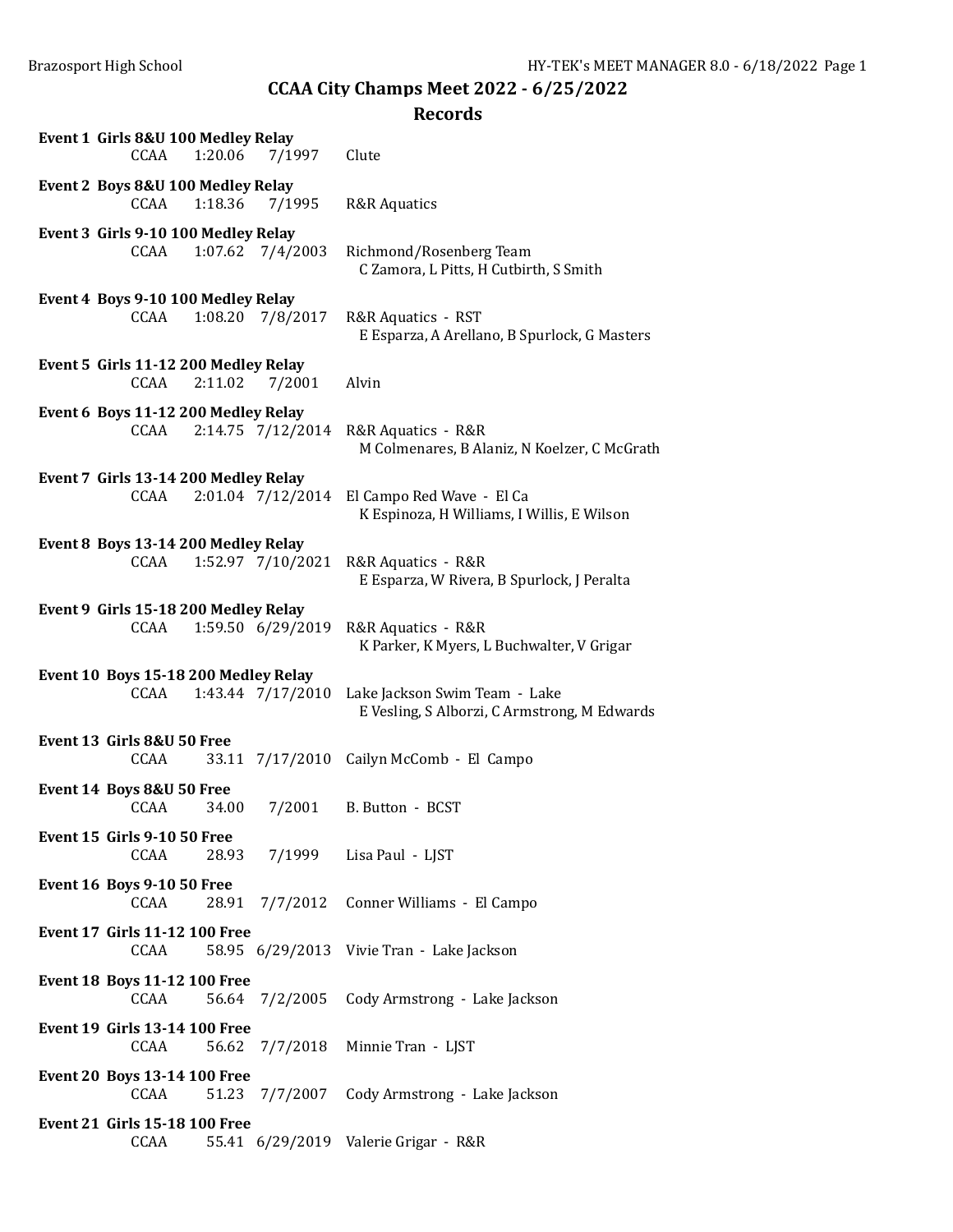| <b>Event 22 Boys 15-18 100 Free</b><br>CCAA<br>48.60 | 7/9/2011        | Cody Armstrong - Lake Jackson            |
|------------------------------------------------------|-----------------|------------------------------------------|
| Event 25 Girls 6&U 25 Back<br>CCAA<br>22.07          | 7/2001          | R O'Hearn - RST                          |
| Event 26 Boys 6&U 25 Back<br>CCAA<br>22.54           | 7/8/2006        | Davis Stockton - El Campo                |
| Event 27 Girls 7-8 25 Back<br>CCAA<br>18.85          | 7/1997          | N Melenric - ALVIN                       |
| Event 28 Boys 7-8 25 Back<br>CCAA<br>19.07           | 7/1985          | Andy Francis - WTS                       |
| Event 29 Girls 9-10 25 Back<br>CCAA<br>16.38         | 7/7/2012        | Camryn Jansky - El Campo                 |
| <b>Event 30 Boys 9-10 25 Back</b><br>CCAA<br>16.91   | 7/7/2012        | Conner Williams - El Campo               |
| <b>Event 31 Girls 11-12 50 Back</b><br>31.57<br>CCAA | 7/12/2014       | Camryn Jansky - El Campo                 |
| <b>Event 32 Boys 11-12 50 Back</b><br>CCAA<br>30.36  | 7/11/2015       | Ryan Gasiorowski - Lake Jackson          |
| <b>Event 33 Girls 13-14 50 Back</b><br>CCAA<br>29.22 | 7/9/2016        | Camryn Jansky - El Campo                 |
| <b>Event 34 Boys 13-14 50 Back</b><br>CCAA           | 27.52 7/10/2021 | Ethan Esparza - RST                      |
| <b>Event 35 Girls 15-18 50 Back</b><br>CCAA          |                 | 28.95 6/29/2019 Camryn Jansky - El Campo |
| Event 36 Boys 15-18 50 Back<br>CCAA<br>25.29         | 7/7/2012        | Carter Wallace - West of Brazos          |
| Event 39 Girls 8&U 25 Breast<br>CCAA                 | 21.02 7/17/2010 | Cailyn McComb - El Campo                 |
| Event 40 Boys 8&U 25 Breast<br>CCAA 19.88            | 7/1986          | Brent Wenzel - RST                       |
| Event 41 Girls 9-10 25 Breast<br>17.53<br>CCAA       |                 | 7/9/2011 Vivie Tran - Lake Jackson       |
| Event 42 Boys 9-10 25 Breast<br>CCAA<br>17.79        | 7/1997          | Watt Harrison - WTS                      |
| Event 43 Girls 11-12 50 Breast<br>CCAA               | 34.33 7/4/2008  | Kari Wilkins - El Campo-                 |
| Event 44 Boys 11-12 50 Breast<br>CCAA                | 32.37 7/17/2010 | Matthew Wilkins - El Campo               |
| Event 45 Girls 13-14 50 Breast<br>CCAA               | 32.19 7/17/2010 | Kari Wilkins - El Campo                  |
| Event 46 Boys 13-14 50 Breast<br>CCAA<br>29.64       | 7/7/2012        | Matthew Wilkins - El Campo               |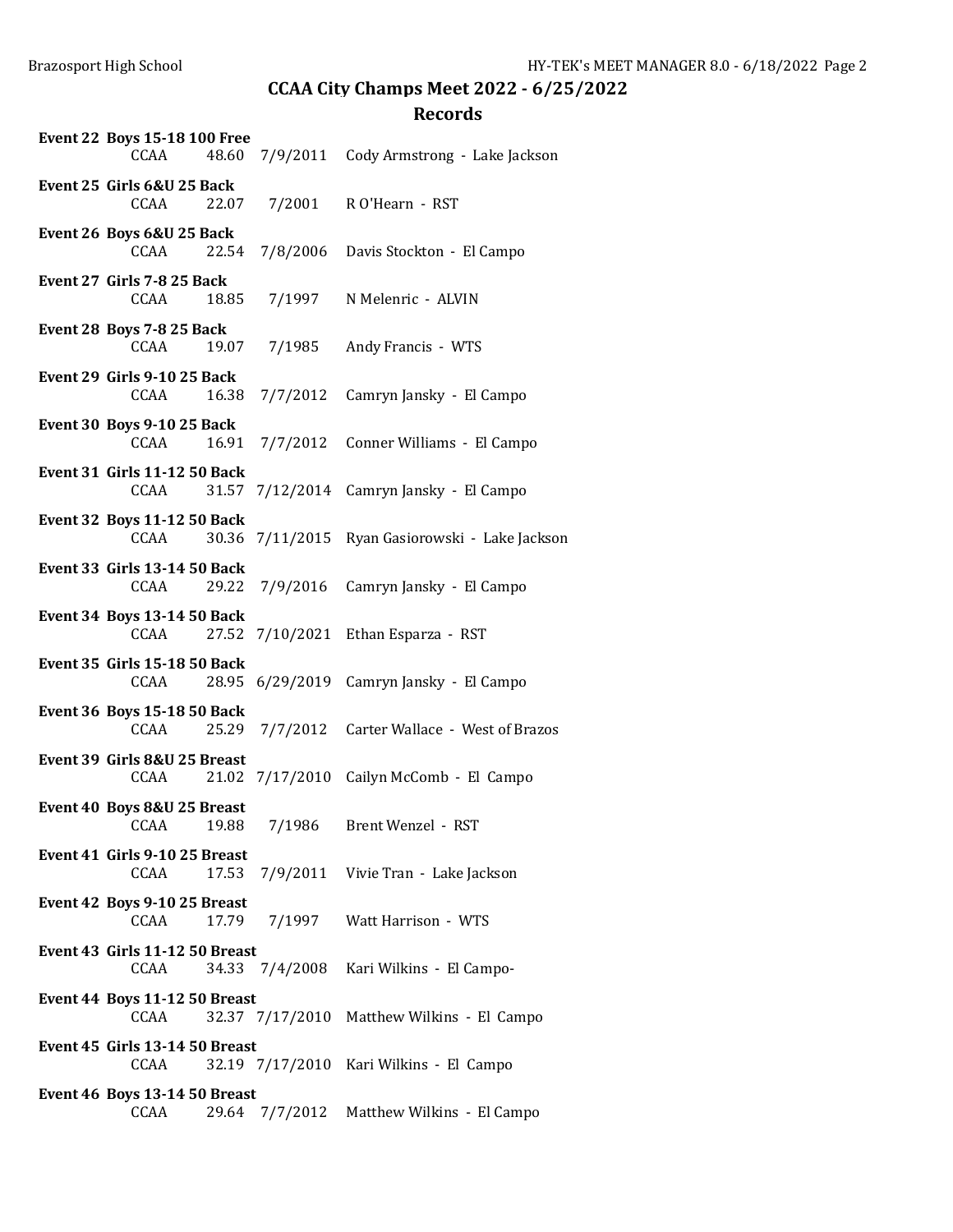| Event 47 Girls 15-18 50 Breast<br>CCAA               |                | 31.77 7/9/2016 Hope Williams - El Campo        |
|------------------------------------------------------|----------------|------------------------------------------------|
| <b>Event 48 Boys 15-18 50 Breast</b><br>CCAA         |                | 27.90 7/11/2015 Matthew Wilkins - El Campo     |
| Event 51 Girls 8&U 25 Fly<br>CCAA                    | 17.06 7/1997   | N Melenric - ALVIN                             |
| Event 52 Boys 8&U 25 Fly<br>CCAA                     | 16.04 7/1983   | David Staffeld - BCST                          |
| <b>Event 53 Girls 9-10 25 Fly</b><br>CCAA            | 14.51 7/2/2005 | Haley Skinner - Bay City                       |
| <b>Event 54 Boys 9-10 25 Fly</b><br>CCAA<br>14.48    | 7/1985         | David Staffeld - BCST                          |
| Event 55 Girls 11-12 50 Fly<br>CCAA                  | 28.67 7/2001   | N Melenric - ALVIN                             |
| Event 56 Boys 11-12 50 Fly<br>27.16<br>CCAA          | 7/2/2005       | Cody Armstrong - Lake Jackson                  |
| <b>Event 57 Girls 13-14 50 Fly</b><br>CCAA<br>27.71  | 7/7/2018       | Minnie Tran - LJST                             |
| <b>Event 58 Boys 13-14 50 Fly</b><br>CCAA            |                | 25.16 7/17/2010 Logan Sheffield - Lake Jackson |
| <b>Event 59 Girls 15-18 50 Fly</b><br>CCAA<br>27.49  | 7/8/2017       | Hope Williams - ECST                           |
| <b>Event 60 Boys 15-18 50 Fly</b><br>CCAA            |                | 23.49 7/17/2010 Carl Thomas - R&R              |
| Event 63 Girls 6&U 25 Free<br>CCAA                   | 19.21 7/1997   | Charae Grosser - RST                           |
| Event 64 Boys 6&U 25 Free<br>CCAA<br>19.26           | 7/1999         | Bobby Button - BCST                            |
| Event 65 Girls 7-8 25 Free<br>CCAA 15.47             | 7/1997         | Lisa Paul - LJST                               |
| Event 66 Boys 7-8 25 Free<br>CCAA                    |                | 14.83 7/11/2015 Oliver Spencer - Bay City      |
| <b>Event 67 Girls 9-10 25 Free</b><br>CCAA<br>13.40  | 7/1999         | Lisa Paul - LJST                               |
| <b>Event 68 Boys 9-10 25 Free</b><br>CCAA<br>13.02   | 7/8/2017       | Oliver Spencer - Aquacats                      |
| <b>Event 69 Girls 11-12 50 Free</b><br>CCAA<br>26.39 | 7/12/2014      | Camryn Jansky - El Campo                       |
| <b>Event 70 Boys 11-12 50 Free</b><br>CCAA<br>25.68  | 7/2/2005       | Cody Armstrong - Lake Jackson                  |
| <b>Event 71 Girls 13-14 50 Free</b><br>CCAA<br>25.35 | 6/29/2019      | Minnie Tran - Lake Jackson                     |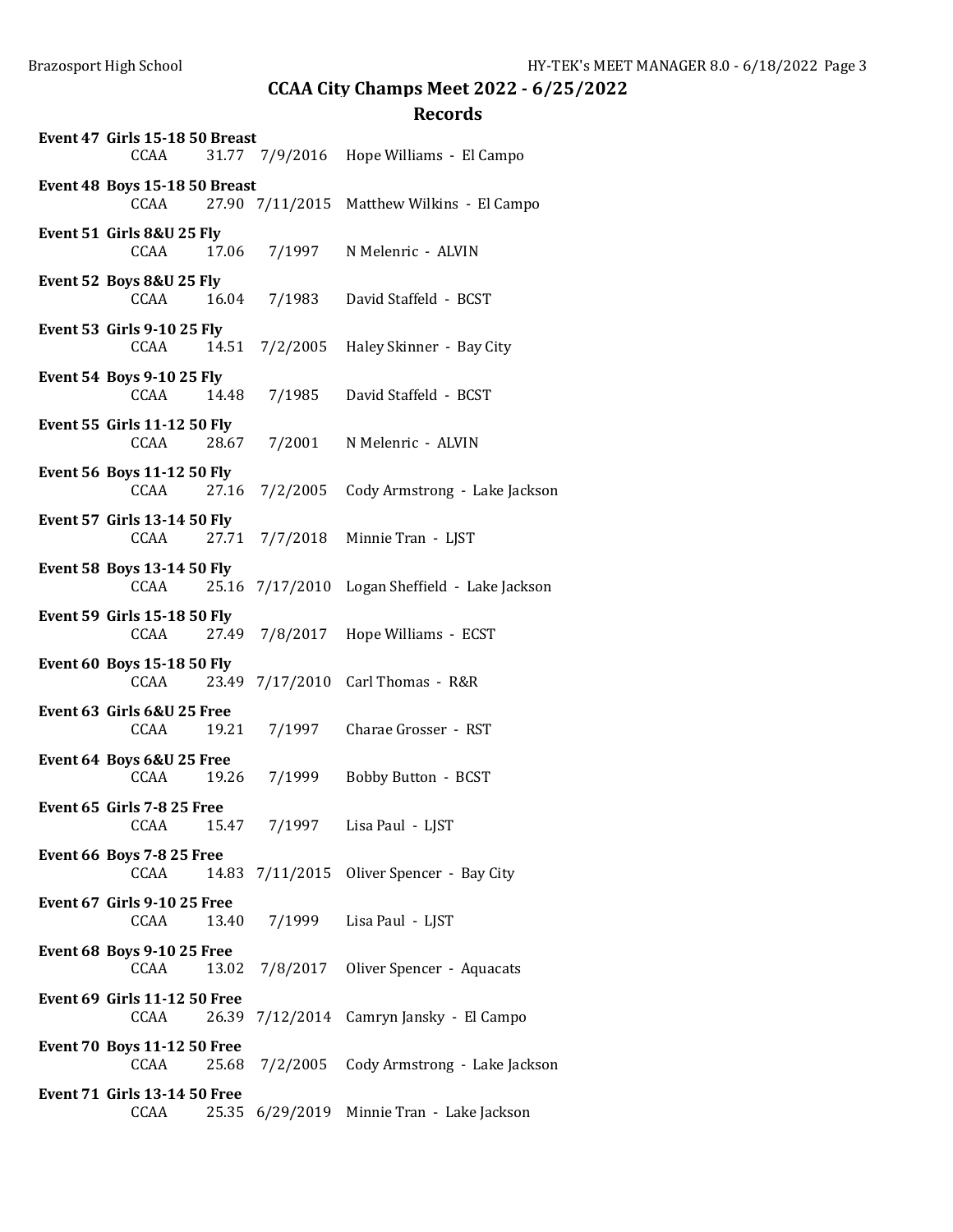| <b>Event 72 Boys 13-14 50 Free</b><br><b>CCAA</b> | 23.12        | 7/7/2007          | Cody Armstrong - Lake Jackson                                     |
|---------------------------------------------------|--------------|-------------------|-------------------------------------------------------------------|
| <b>Event 73 Girls 15-18 50 Free</b><br>CCAA       | 25.54        | 7/4/2008          | Meredith Bard - El Campo                                          |
| <b>Event 74 Boys 15-18 50 Free</b><br><b>CCAA</b> | 21.73        | 7/3/2009          | Forrest Hughes - Freeport                                         |
| <b>Event 77 Girls 8&amp;U 100 IM</b><br>CCAA      | 1:29.16      | 7/4/2008          | Hope Williams - El Campo                                          |
| Event 78 Boys 8&U 100 IM<br>CCAA                  | 1:26.63      | 7/1985            | Max Richardson - BCST                                             |
| <b>Event 79 Girls 9-10 100 IM</b><br>CCAA         |              | 1:16.11 7/17/2010 | Hope Williams - El Campo                                          |
| Event 80 Boys 9-10 100 IM<br>CCAA                 | 1:18.16      | 7/8/2017          | Oliver Spencer - Aquacats                                         |
| Event 81 Girls 11-12 100 IM<br>CCAA               | 1:08.87      | 7/12/2014         | Camryn Jansky - El Campo                                          |
| Event 82 Boys 11-12 100 IM<br>CCAA                |              | 1:07.39 7/17/2010 | Jordan Kacko - Bay City                                           |
| Event 83 Girls 13-14 100 IM<br>CCAA               |              |                   | 1:03.73 6/29/2019 Minnie Tran - Lake Jackson                      |
| Event 84 Boys 13-14 100 IM<br>CCAA                | 58.96        | 7/10/2021         | George Masters - R&R                                              |
| Event 85 Girls 15-18 100 IM<br>CCAA               | 1:03.76      | 7/9/2016          | Hope Williams - El Campo                                          |
| Event 86 Boys 15-18 100 IM<br>CCAA                | 55.56        | 7/7/2012          | Carter Wallace - West of Brazos                                   |
| <b>Event 93 Girls 13-14 200 Free</b><br>CCAA      | 2:07.81      | 7/7/2018          | Minnie Tran - LJST                                                |
| Event 94 Boys 13-14 200 Free                      | CCAA 1:54.02 | 7/1995            | Adam Main - BCST                                                  |
| <b>Event 95 Girls 15-18 200 Free</b><br>CCAA      | 2:07.55      | 7/4/2008          | Meredith Bard - El Campo-                                         |
| Event 96 Boys 15-18 200 Free<br>CCAA              |              | 1:51.89 7/12/2014 | Matt Gaas - R&R                                                   |
| Event 99 Girls 8&U 100 Free Relay<br>CCAA         | 1:09.39      | 7/1997            | <b>CLUTE</b>                                                      |
| Event 100 Boys 8&U 100 Free Relay<br>CCAA         | 1:09.38      | 7/1995            | WHARTON                                                           |
| Event 101 Girls 9-10 100 Free Relay<br>CCAA       | 58.16        | 7/4/2003          | Richmond/Rosenberg Team<br>C Zamora, L Pitts, H Cutbirth, S Smith |
| Event 102 Boys 9-10 100 Free Relay<br>CCAA        | 58.90        | 7/1997            | WHARTON                                                           |